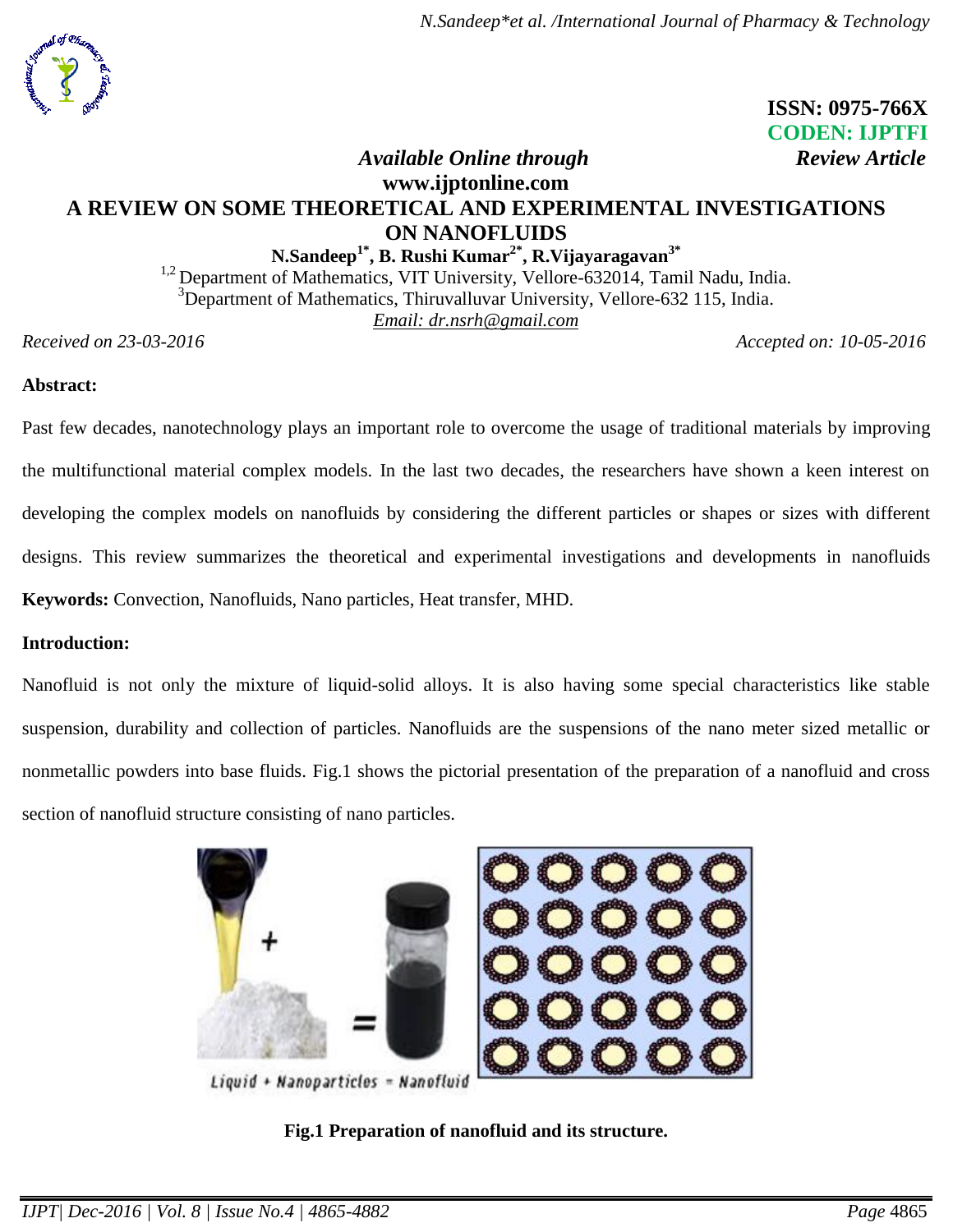*N.Sandeep\*et al. /International Journal of Pharmacy & Technology* Convectional base fluids contain mm or micro meter sized particles. Due to this reason, the thermal conductivity of the convectional base fluids has inherently poor while compared with the solids. The suspension of nano powders into convectional base fluids helps to enhance the heat transfer rate. Table 1 depicts the materials for base fluids and nano particles.

| <b>Base Fluids</b>               | <b>Nanoparticles material</b>                       |
|----------------------------------|-----------------------------------------------------|
| Water                            | Oxide Ceramics - CuO, $Al_2O_3$ , $ZrO_2$ , $TiO_2$ |
| Ethylene or try-ethylene glycols | Metals $-Al$ , Cu, Zn, Ag                           |
| Polymer solutions                | Nitrides $-A/N$ , SiN                               |
| Bio fluids                       | Metal Carbides $-$ SiC                              |
| Oil and other lubricants         | Non-metals – Graphite, carbon nanotubes             |
| Other common fluids              | Phase change materials and                          |
|                                  | Functionalized nano particles                       |

Around 120 years ago, Maxwell [1] was the first person who discussed about the suspension of the particles into the liquids. He suspended the large size and high density particles into base fluids. Due to the stability variations in the suspension, there exists an erosion and additional flow resistance. This fails to prevent the solid particles from the suspension. Further in 1915, Ostwald [2] was the first person who discussed about the properties of nano particles including its shape, size and colour. The next generation of heat transfer in fluids suspended by particles was started with Choi [3] in Argonne National Laboratory, U.S.A. He suspended nano meter sized particles into convectional base fluids and named it as "Nanofluid". He observed a significant enhancement in the heat transfer performance due to the suspension of the nano particles into base fluid. He also observed the increase in the stability of suspensions. Due to the fascinating thermal characteristics of nanofluids, this research has attracted a vast interest from the researchers worldwide. Lu and Lin [4] extended the basic model of Maxwell [1] by considering the spheroidal suspensions into the convectional flows and observed a rise in the heat transfer performance of the combined fluid. By using Boltzmann model Chen [5] observed depreciation in conductivity of nanofluid for nonlocal conduction and concluded that Boltzmann model fails to observe the enhancement in nanofluid conduction. In continuation of this Artus [6] studied the measurement of heat conduction by considering the prophoritic paste with heat sink.

Eastman et al. [7] investigated the heat transfer characteristics of nanofluids and found that the heat transfer enhancement in nanofluid is due to the larger surface area of nano particles. They also proved that there is 60% enhancement in thermal conductivity of water based nanofluid with the suspension of 5% volume of CuO nano particles. In continuation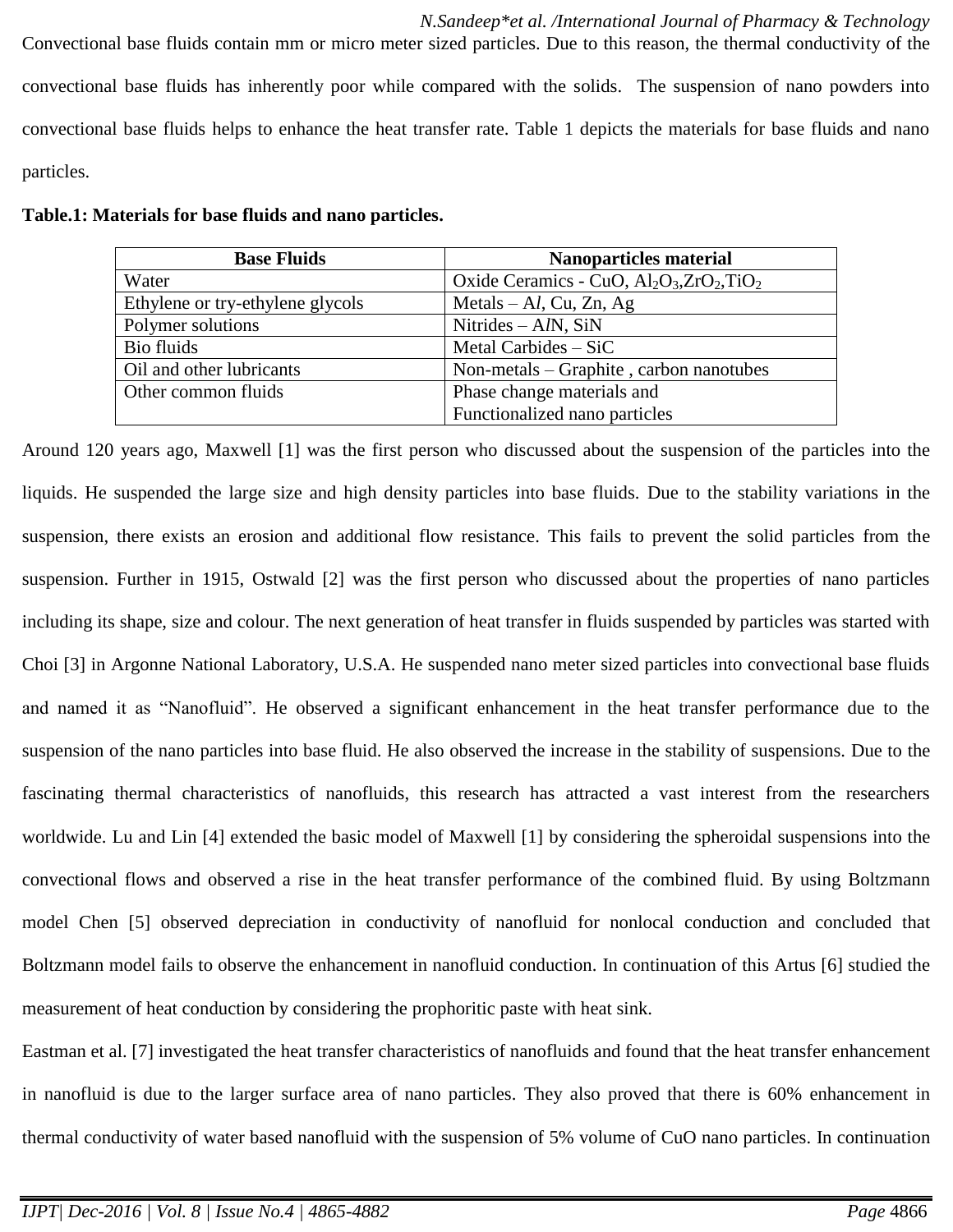*N.Sandeep\*et al. /International Journal of Pharmacy & Technology* of this study Wagener et al. [8] developed a direct condensation process. Pak and Cho [9] investigated the heat transfer characteristics of magnetohydrodynamic flows immersed with spherical shaped metallic oxide  $Al_2O_3$  and TiO<sub>2</sub> nano particles and found 30% heat transfer enhancement in nanofluid while compared with the base fluid. The basic principles of gas-solid interaction flows were discussed by Fan and Zhu [10]. Lee et al. [11] proposed a new concept for measuring the thermal conductivity of the convectional base fluids embedded with the oxide nano particles and found a significant increase in the heat transfer rate of the mixed fluid. With the extension of the above work, Wang et al. [12] investigated the thermal conductivity of the nanofluid by considering the ethylene glycol based copper oxide nano particles and found a noticeable enhancement in the heat transfer rate of a nanofluid. Whitaker [13] proposed a new method for investigating the volume averaging of the nanofluids. Fig.2 displays the power density of the nanofluids and water. It is clear that the nano fluids have high power density while compared with the water.



**Fig.2 Power density with pressure for water and** 

#### **nanofluids [39]**



**Fig.3 Thermal conductivity of some typical materials and base fluids [40]**

For filling the gap between the results of theoretical and experimental data Eastman et al. [14] presented the thermal properties of the nano structured materials. Rise in the heat transfer coefficient also enhances the heat transfer rate. To enhance the heat transfer coefficient there is a need of adding the solid particles to the liquid coolants. The enhancement in the heat transfer rate due to the addition of nano meter sized particles was clearly described by Xuan and Roetzel [15]. With this inspiration Xuan and Li [16] analyzed the heat transfer characteristics of nanofluids and found a good enhancement in the heat transfer rate of nanofluid. High thermal conductivity of the nano tubes by considering the carbon and copper nano tubes were experimentally investigated by Berber et al. [17]. Eastman et al. [18] studied the heat transfer characteristics of the copper nano particles embedded ethylene glycol based nano fluid and found a gradual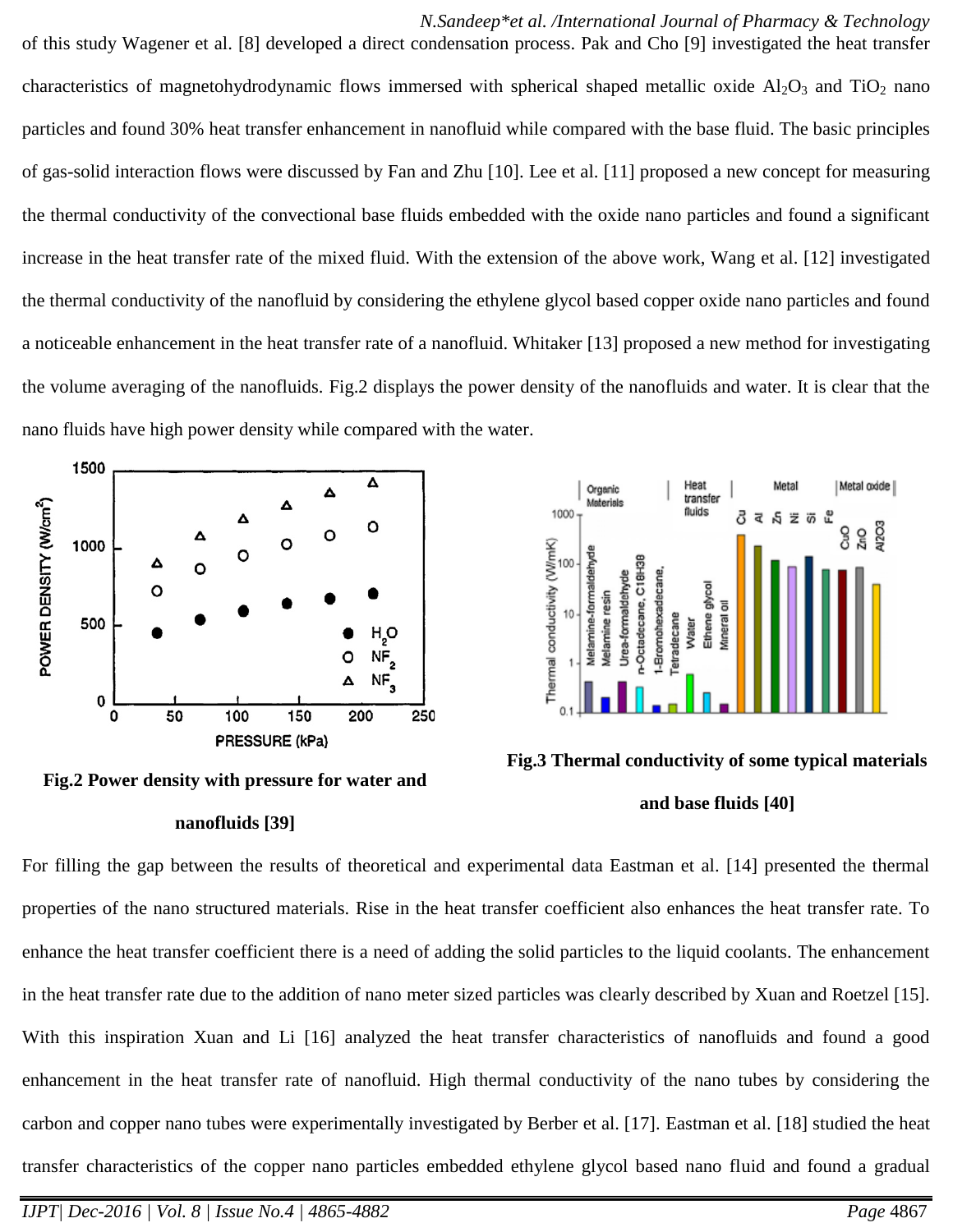*N.Sandeep\*et al. /International Journal of Pharmacy & Technology* enhancement in the heat transfer rate of the mixed fluid. In continuation of the above work Choi et al. [19] analyzed the heat transfer characteristics of the nanofluid by considering the different types of nano fluids and found a large improvement in effective thermal conductivity of the fluids containing metallic nano particles. Fig.3 displays the thermal conductivity of some typical materials and base fluids.

The researchers [20-23] analyzed the heat transfer characteristics of nanofluid embedded with the alumina, silicon and copper oxide nano particles and found that copper oxide mixed nanofluid is effectively enhances the heat transfer rate while compared with the other two nanofluids. The pool boiling and colloidal suspensions of various nanofluids by considering the different nano particles were discussed by the researchers [24-27]. Faulkner et al. [28] studied the forced convection flow of a nanofluid and concluded that the heat transfer enhancement in the forced convection flow of a nanofluid is comparatively better than the heat transfer enhancement in the free convection flow of a nanofluid. The researchers [29-30] experimentally investigated the heat transfer in nanofluids at the entrance region and inside the hydraulic diameter flat tube. To enhance the heat transfer rate of nanofluids, the researchers [31-32] analyzed the heat transfer rate of nanofluid by considering the flow through carbon nano tubes and flow through the rotary blade coupling. In addition with this, the researchers [33-34] proved that the shape of the nano particle and Brownian motion effect also plays major role while improving the heat transfer rate of the nano fluid. The enhanced heat transfer in  $TiO<sub>2</sub>$ -water, Fewater and  $Al_2O_3$ -water nanofluids was discussed by the researchers [35-40]. Fig.4 depicts the rate of heat transfer against the Reynolds number for laminar and turbulent flows. It is evident that the heat transfer rate in  $Al_2O_3$ -water nanofluid is highly significant in laminar flows. But Cu-water nanofluids are effectively enhances the heat transfer rate for turbulent flows.



**Fig.4 Convective heat transfer in nanofluids from various groups.**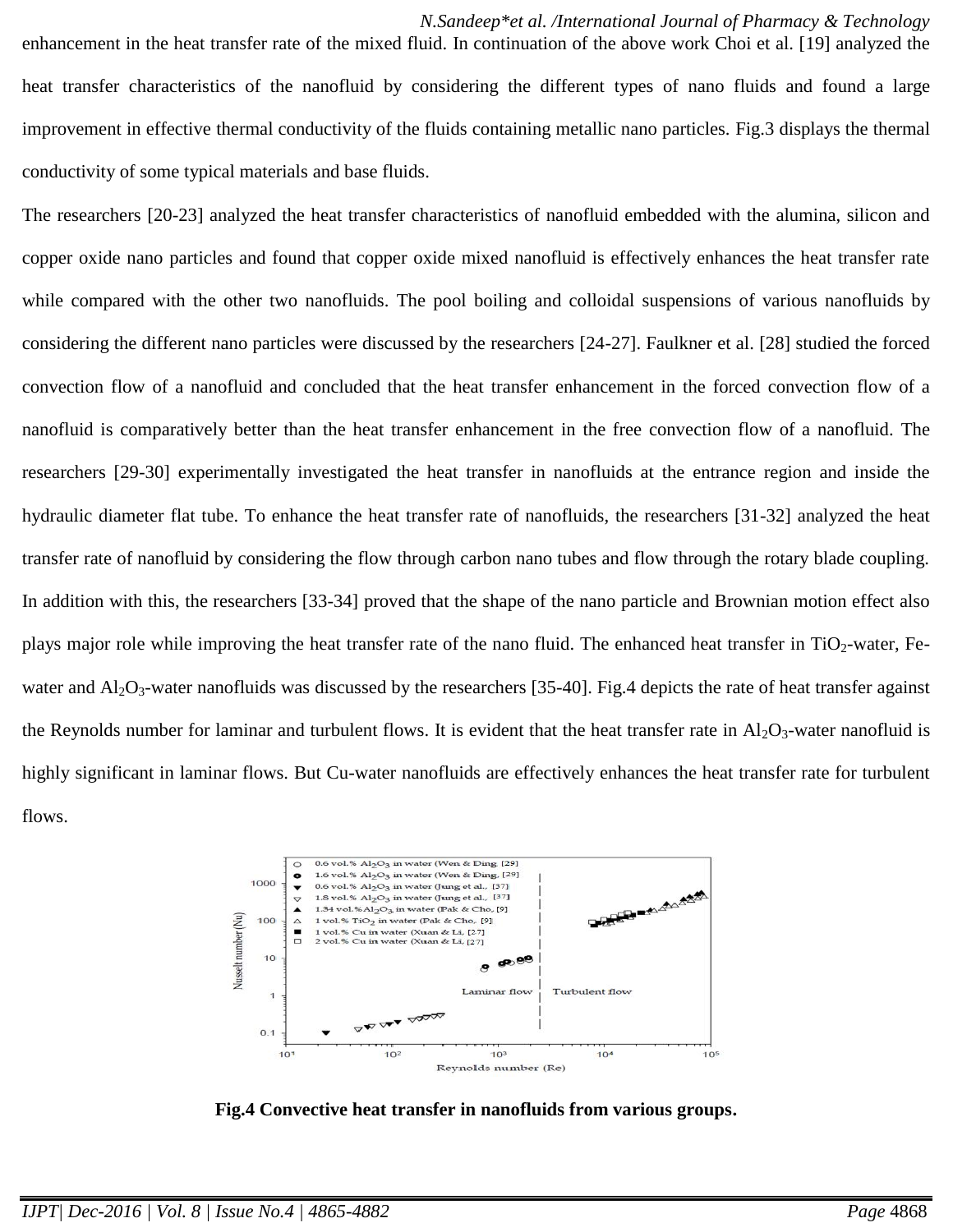### **Applications:**

Now a days the development in technology found in many areas like microelectronics, manufacturing and transportation, and has created a lot of ideas that have wide ranging influence on many problems facing today's scientific world. However, there are many factors involves in further development in these areas, one of the big challenge is the rapidly cool the devices being used. Cooling is very important for the reliability of new products. The demand for efficient cooling devices has increasing dramatically in the last few decades. Consequently, more companies are started to invest the more capital into the research for finding the efficient heat transfer processes.

In 1996, for cooling the microchannel heat exchangers Lee and Choi [41] used the nanofluid as coolant. They found a gradual enhancement in the cooling rates while compared with the general base fluids like water, ethylene, oil etc. Finally, they concluded that the increase in cooling rate is due to the suppression or mixing of the nano particles. Nanofluids are also plays a key role in biological applications such as X-ray, DNA, RNA and fluids contained in nano pores etc. A clear description on biological applications of nanofluids was presented by [42, 43]





#### **technologies and fluids [44]**



**Fig.6 Nanofluid heat transfer capability [45]**

Fig.5 illustrates the heat transfer coefficients with different cooling technologies and fluids. Sometimes heat source demands higher coefficients of heat transfer to fulfill the required cooling levels. In such situations free or forced convections plays a major role in cooling the devices. To enhance the heat transfer coefficient, different fluids have the different heat transfer properties. Based on the heat transfer coefficient levels of the base fluids, suitable nano mixtures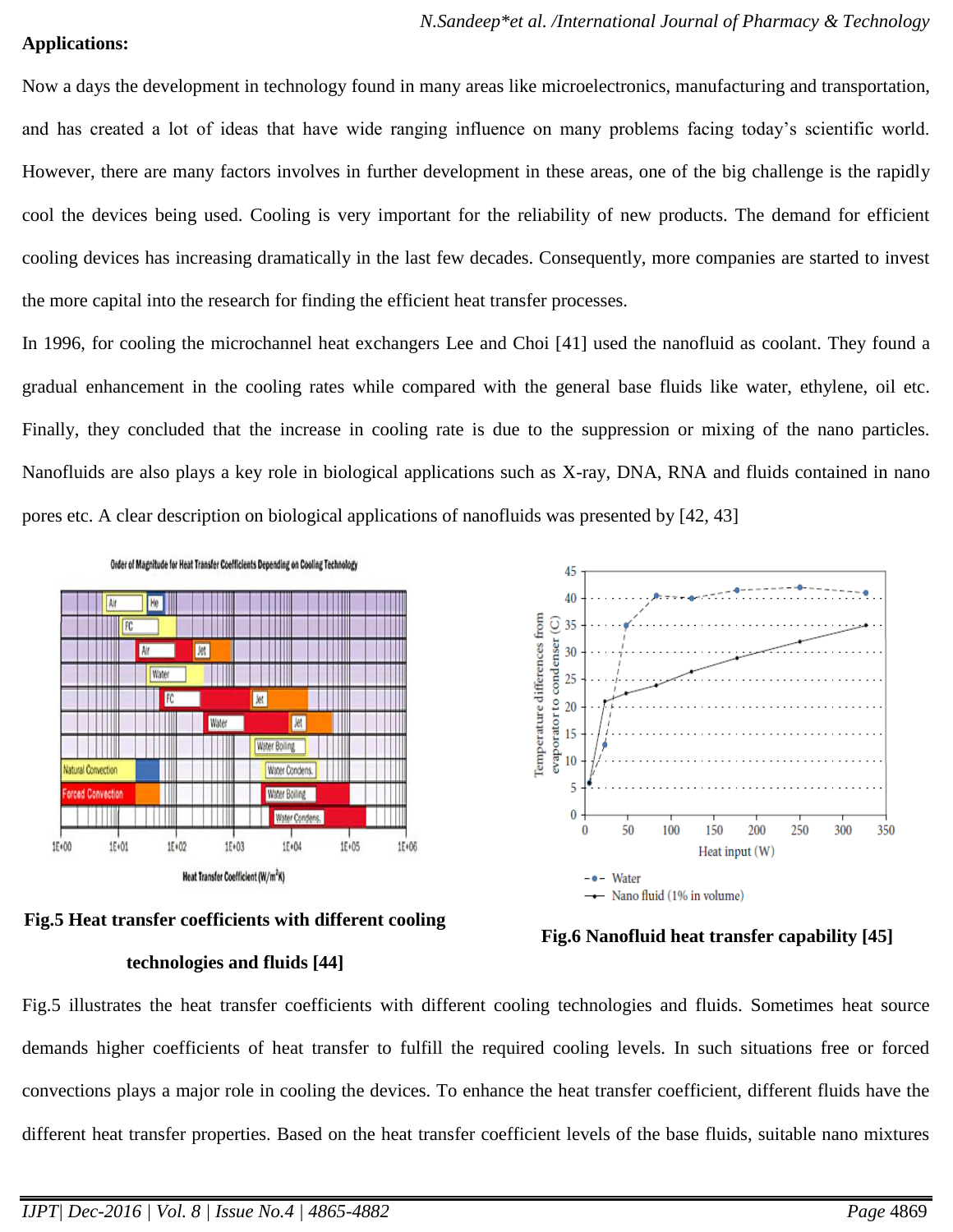#### *N.Sandeep\*et al. /International Journal of Pharmacy & Technology*

helps to further enhancement of the heat transfer coefficient levels and it can be applicable in many engineering and industrial sectors. Fig.6 shows the heat transfer capacity of nanofluid at different temperatures. It is clear that nanofluid have a good thermal conductivity at lower temperatures also. It is also noticed a huge temperature difference of the water from nanofluid. It is evident to mention that with an increase of 1% volume fraction we have noticed a significant enhancement in heat transfer. So, increasing in the volume fraction of nano particles boost up the temperature profiles of the nanofluid. This is very useful for the manufacturing industries and engineering.

Variable viscosity and thermal conductivity of alumina-water nanofluid on heat transfer in free convective nanofluid was studied by Abu-nada [58]. The researchers [59-63] studied the convective heat transfer in free and forced convective nanofluid flows by considering laminar and turbulent models. Enhanced convective heat transfer using graphene dispersed nanofluids was illustrated by [64]. Numerical investigation of single phase forced convection heat transfer characteristics of nanofluid in a double-tube counter flow heat exchanger was numerically studied by [65]. Numerical investigation of convective heat transfer of nanofluids under a laminar flow regime was presented by [66]. The researchers [67, 68] presented a review on the convective heat transfer in nanofluids. A review of boiling and convective heat transfer with nanofluids was studied by [69]. , Numerical study of heat transfer enhancement in mixed convection flow along a vertical plate with heat source / sink utilizing nanofluid was studied by [70]. Experimental investigation of forced convective heat transfer coefficient in nanofluids was numerically investigated by the authors [71, 72].

| <b>Authors</b>     | Size of the<br>particles(nm) | Nanoparticles &<br><b>Base Fluid</b> | <b>Observations/Findings</b>                |
|--------------------|------------------------------|--------------------------------------|---------------------------------------------|
| Lee et al. $[11]$  | 24.4, 38.4/                  | $Al_2O_3/CuO+$                       | 4% volume of CuO+EG mixture 20%             |
|                    | 18.6, 23.6                   | Water/EG                             | enhancement                                 |
| Das et al. [38]    | 38.4/28.6                    | $Al_2O_3/CuO+$                       | At $21^0$ C to $52^0$ C the conductivity is |
|                    |                              | Water                                | increased 2-4 times                         |
| Eastman et al. [7] | 33/36/18                     | $Al_2O_3/CuO/Cu+$                    | 5% volume of CuO in water 60%               |
|                    |                              | Water/HE-200oil                      | enhancement                                 |
| Wang et al. $[12]$ | 28/23                        | $Al_2O_3/CuO+Wat$                    | 3% volume of $Al_2O_3$ +water mixture 12%   |
|                    |                              | er/EG/PO/EO                          | enhancement                                 |
| Xuan & Li [16]     | 100                          | $Cu+water/Oi1$                       | successful suspension of relatively big     |
|                    |                              |                                      | metallic nanoparticles                      |

**Table.2: Summary of the experimental studies on thermal conductivity of nanofluids.**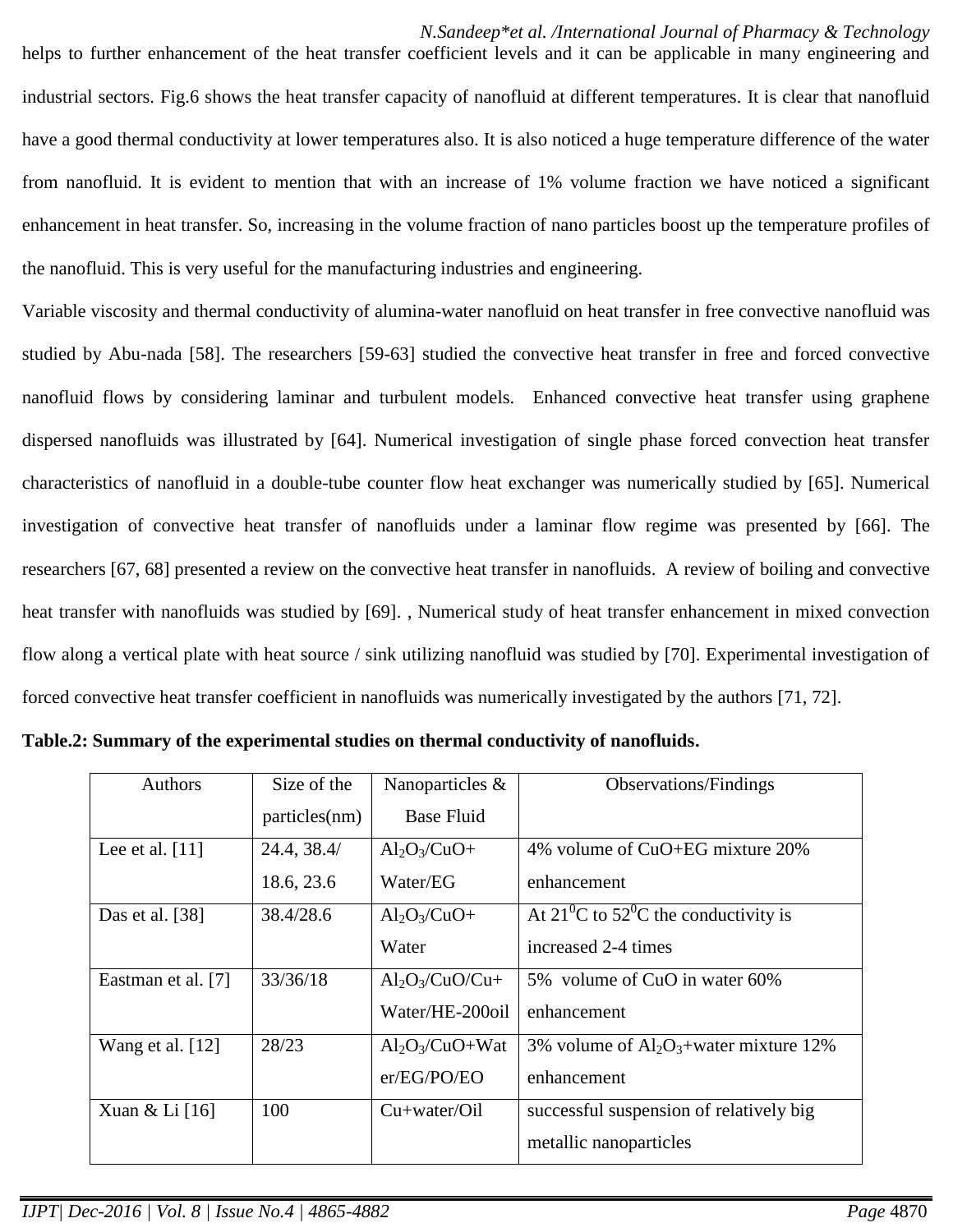*N.Sandeep\*et al. /International Journal of Pharmacy & Technology*

| Murshed et al.[35] | $\varnothing$ 10 $\Box$ 40, $\varnothing$ 1 | TiO <sub>2</sub> /DW | 33% & 30% enhancement at 5 vol % for              |
|--------------------|---------------------------------------------|----------------------|---------------------------------------------------|
|                    | 5                                           |                      | $\varnothing$ 10 40 & $\varnothing$ 15            |
| Xie et al. $[20]$  | $\varnothing$ 26,600                        | $SiC + water/EG$     | 15.8% enhancement at 4.2% vol for $\emptyset$ 26  |
|                    |                                             |                      | SiC-Water & 22.9% at 4% vol for $\varnothing 600$ |
|                    |                                             |                      | SiC-Water                                         |
| Hong et al. $[36]$ | 10                                          | $Fe + EG$            | 18% enhancement for 0.55% vol Fe+EG               |
|                    |                                             |                      | mixture nanofluid                                 |
| Liu et al. $[31]$  | $\varnothing$ 20-30                         | $CNTs + EG/EO$       | 12.4% for EG at 1% vol, 30% for EO at             |
|                    |                                             |                      | $2\%$ vol                                         |

# **Table.3: Summary of the theoretical studies on thermal conductivity of nanofluids.**

| Authors                  | Mathematical Formula for thermal conductivity $\left  \frac{k_{nf}}{k_a} \right $                                                                                                                          |
|--------------------------|------------------------------------------------------------------------------------------------------------------------------------------------------------------------------------------------------------|
| Maxwell[17]              | $k_p + 2k_f - 2\phi(k_f - k_p)$<br>$k_{n} + 2k_{f} + \phi(k_{f} - k_{n})$                                                                                                                                  |
| Hamilton and Crosser[18] | $k_p + (n-1)k_f - (n-1)\phi(k_f - k_p)$<br>$k_n + (n-1)k_f + \phi(k_f - k_n)$                                                                                                                              |
| Bruggemen[19]            | $\frac{1}{4} \left[ (3\phi - 1) \frac{k_p}{k_f} + (2 - 3\phi) + \frac{1}{4} \sqrt{\Delta} \right]$                                                                                                         |
| <b>Wasp</b> [20]         | $\frac{k_p + 2k_f - 2\phi(k_f - k_p)}{k_p + 2k_f + \phi(k_f - k_p)}$                                                                                                                                       |
| Jeffrey $[51]$           | $1+3\left(\frac{k_{p}/k_{f}-1}{k_{p}/k_{f}+1}\right)\phi+\left(3\left(\frac{k_{p}/k_{f}-1}{k_{p}/k_{f}+1}\right)^{2}+\frac{3}{4}\left(\frac{k_{p}/k_{f}-1}{k_{p}/k_{f}+1}\right)^{2}+\dots\right)\phi^{2}$ |
| Davis[52]                | $1 + \left( \frac{3(k_p/k_f - 1)\phi}{(k_p/k_f + 2) - (k_p/k_f - 1)\phi} \right) (\phi + f(k_p/k_f) \phi^2)$                                                                                               |
| Lu and Lin $[53]$        | $\frac{K_{nf}}{k_{c}} = 1 + (k_{p} / k_{f})\phi + b\phi^{2}$                                                                                                                                               |
| Yu and Choi [54]         | $\frac{k_{nf}}{k_f} = \frac{k_p + 2k_f - 2\phi(k_f - k_p)(1+\beta)^3}{k_p + 2k_f + \phi(k_f - k_p)(1+\beta)^3}$ s                                                                                          |
| Patel [55]               | $\frac{k_{nf}}{k_f} = 1 + \frac{k_p d_f \phi}{k_f d_p (1 - \phi)} \left[ 1 + c \frac{2k_B T d_p}{\pi \alpha_f \mu_f d_{p}} \right]$                                                                        |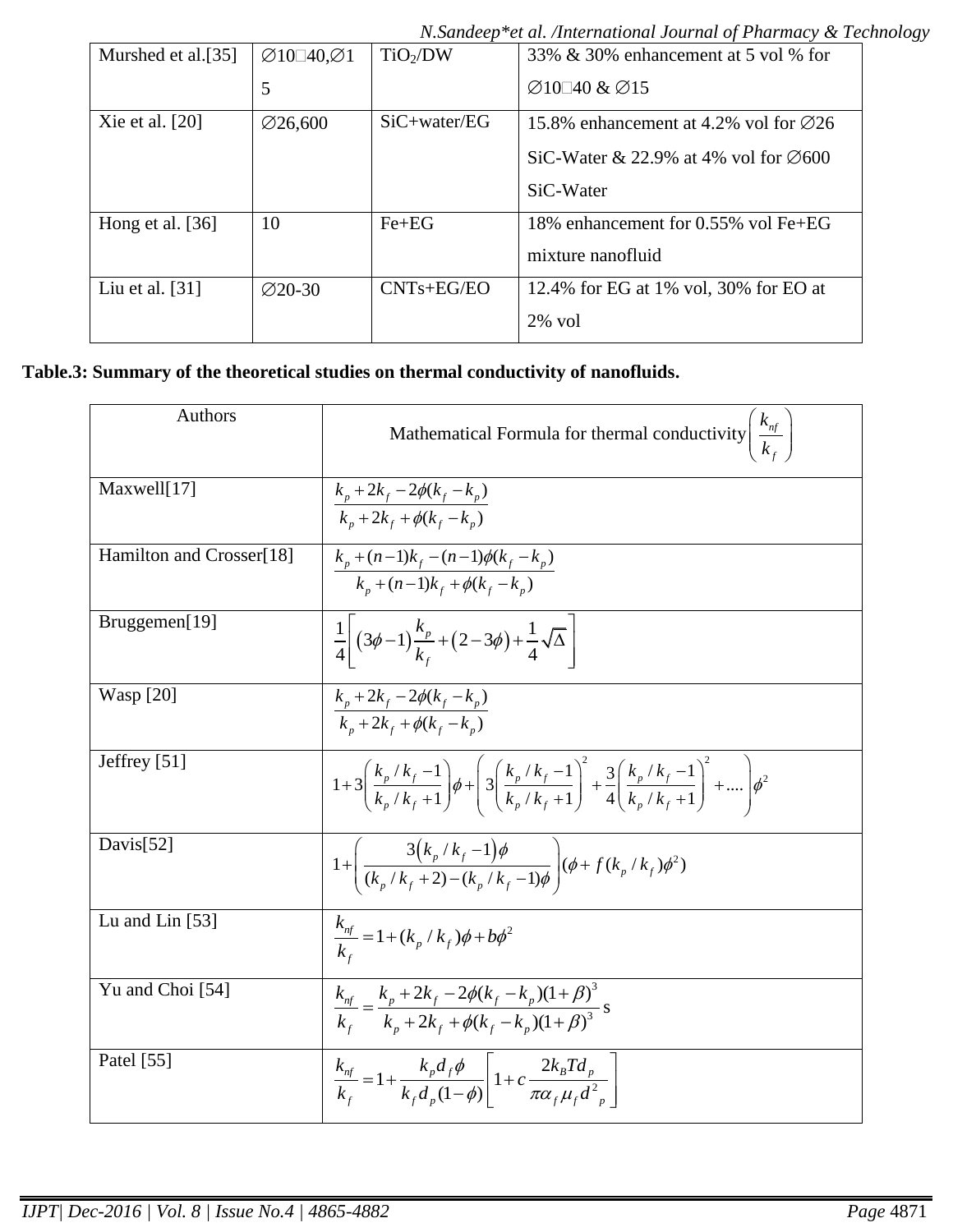*N.Sandeep\*et al. /International Journal of Pharmacy & Technology*

6.4. *Nondeep\*et al. International Journal of Pharmacy & Techno*

\n6. 
$$
\frac{k_{\text{nf}}}{k_f} = \frac{k_p + 2k_f - 2\phi(k_f - k_p)}{k_p + 2k_f + \phi(k_f - k_p)} + 5 \times 10^4 \beta \phi \rho_f(C_p)_f \sqrt{\frac{k_B T}{d_p \rho_p}} f(T, \phi)
$$

Augmentation of free convective heat transfer nanofluids in the presence of magnetic field and uniform heat generation / absorption was discussed by [73]. Effect of thermophoresis and Brownian motion on magnetohydrodynamic flow of nanofluid was studied by [74]. The researchers [75-80] studied the heat transfer characteristics of MHD nanofluid flows by considering various geometries. Numerical investigation of MHD effects on alumina water nano nanofluid flow and heat transfer in a semi-annulus enclosure using LBM was studied by [81]. Heat and mass transfer of unsteady natural convection flow of some nanofluids past a vertical infinite flat plate with radiation effect was illustrated by [82]. Pressure drop and convective heat transfer of water and nanofluids in a double-pipe helical heat exchanger a double-pipe helical heat exchanger was studied by [83]. Heat transfer enhancement in MHD nanofluid flows was studied by the researchers [84-90]. The effect of radiation, chemical reaction, viscous dissipation, MHD, thermophoresis, Brownian motion and cross diffusion on nanofluid flows by considering the various geometries was numerically investigated by the researchers [91-110]. Very recently, the researchers [111-123] analyzed the heat and mass transfer characteristics of magnetohydrodynamic nanofluid flows.

#### **Future scope:**

Nanofluids, i.e., well-dispersed metallic nanoparticles at low volume fractions in liquids, enhance the thermal conductivity of the mixture's over the convectional base-fluid values. Thus, they are potentially useful for advanced cooling of micro-systems. Still, key questions linger concerning the best nanoparticle-and-liquid pairing and conditioning, reliable measurements of achievable knf values, and easy-to-use, physically sound computer models which fully describe the particle dynamics and heat transfer of nanofluids. Keeping this into view authors may study the enhanced heat transfer of nanofluids by embedding the conducting dust particles of micrometer size.

#### **References:**

- 1. J.C. Maxwell, A Treatise on Electricity and Magnetism, second ed., Clarendon Press, Oxford, UK, 1881.
- 2. [https://en.wikipedia.org/wiki/Wilhelm\\_Ostwald](https://en.wikipedia.org/wiki/Wilhelm_Ostwald)
- 3. S.U.S. Choi, Enhancing thermal conductivity of fluids with nano particles, Developments and Applications of Non-Newtonian Flows, FED-vol.231/MD-vol. 66,( 1995), pp. 99–105.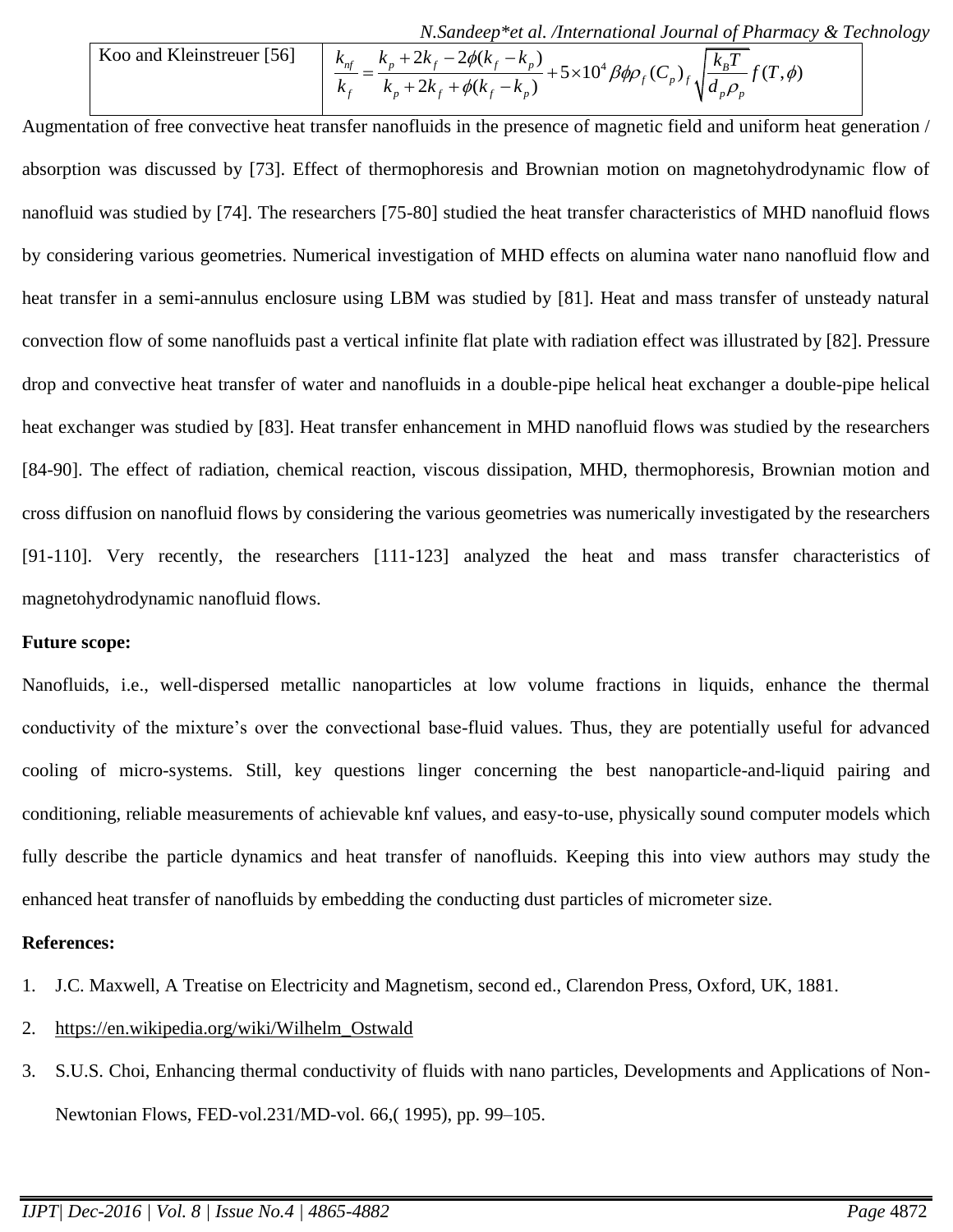- 5. G. Chen, Nonlocal and Non Equilibrium Heat Conduction in the Vicinity of Nano particles, Transactions of ASME, Journal of Heat Transfer, 118(3) (1996) 539–545.
- 6. R.G.C. Artus, Measurements of the Novel Thermal Conduction of a Prophoritic Heat Sink Paste, IEEE Transactions on Components, Packaging and Manufacturing—Part II, 19(3) (1996) 601-604.
- 7. J.A. Eastman, S.U.S. Choi, S. Li, L.J. Thompson, S. Lee, Enhanced thermal conductivity through the development of nanofluids, Materials Research Society Symposium Proceedings,457 (1997) 3–11.
- 8. M. Wagener, B.S. Murty, B. Gunther, in Nanocrystalline and Nanocomposite Materials II, edited by S. Komarnenl, J. C. Parker, and H. J. Wollenberger , Materials Research Society, 457 (1997) 149–154.
- 9. B. Pak, Y. Cho, Hydrodynamic and heat transfer study of dispersed fluids with submicron metallic oxide particles, Experimental Heat Transfer, 11(2) (1998) 151–170.
- 10. L.S.Fan and C.Zhu, Principle of Gas-Solid Flows, Cambridge University Press, Cambridge, UK, 1998.
- 11. S. Lee, S.U.S. Choi, S. Li, and J.A. Eastman, Measuring thermal conductivity of fluids containing oxide nano particles, Journal of Heat Transfer, 121(2) (1999 )280–288.
- 12. X. Wang, X. Xu, and S. Choi, Thermal conductivity of nano particle-fluid mixture, Journal of Thermophysics and Heat Transfer, 13(4) (1999) 474–480.
- 13. S. Whitaker, The Method of Volume Averaging, Kluwer Academic Publishers, Dordrecht, The Netherlands, 1999.
- 14. J.A. Eastman, S.U.S. Choi, S. Li, G. Soyez, L. J. Thompson, R.J. DiMelfi, Novel thermal properties of nanostructured materials, Materials Science Forum, 312–314 (1999) 629–634,.
- 15. Y.M. Xuan, W. Roetzel, Conceptions for heat transfer correlation of nanofluids. Int J Heat Mass Transfer, 43 (2000) 3701–7.
- 16. Y. Xuan, Q. Li, Heat transfer enhancement of nanofluids, International Journal Heat Fluid Flow 21 (2000) 58–64.
- 17. S. Berber, Y.K. Kwon, D. Tomanek, Unusually high thermal conductivity of carbon nanotubes, Physical Review Letters, 84, (2000) 4613-4616.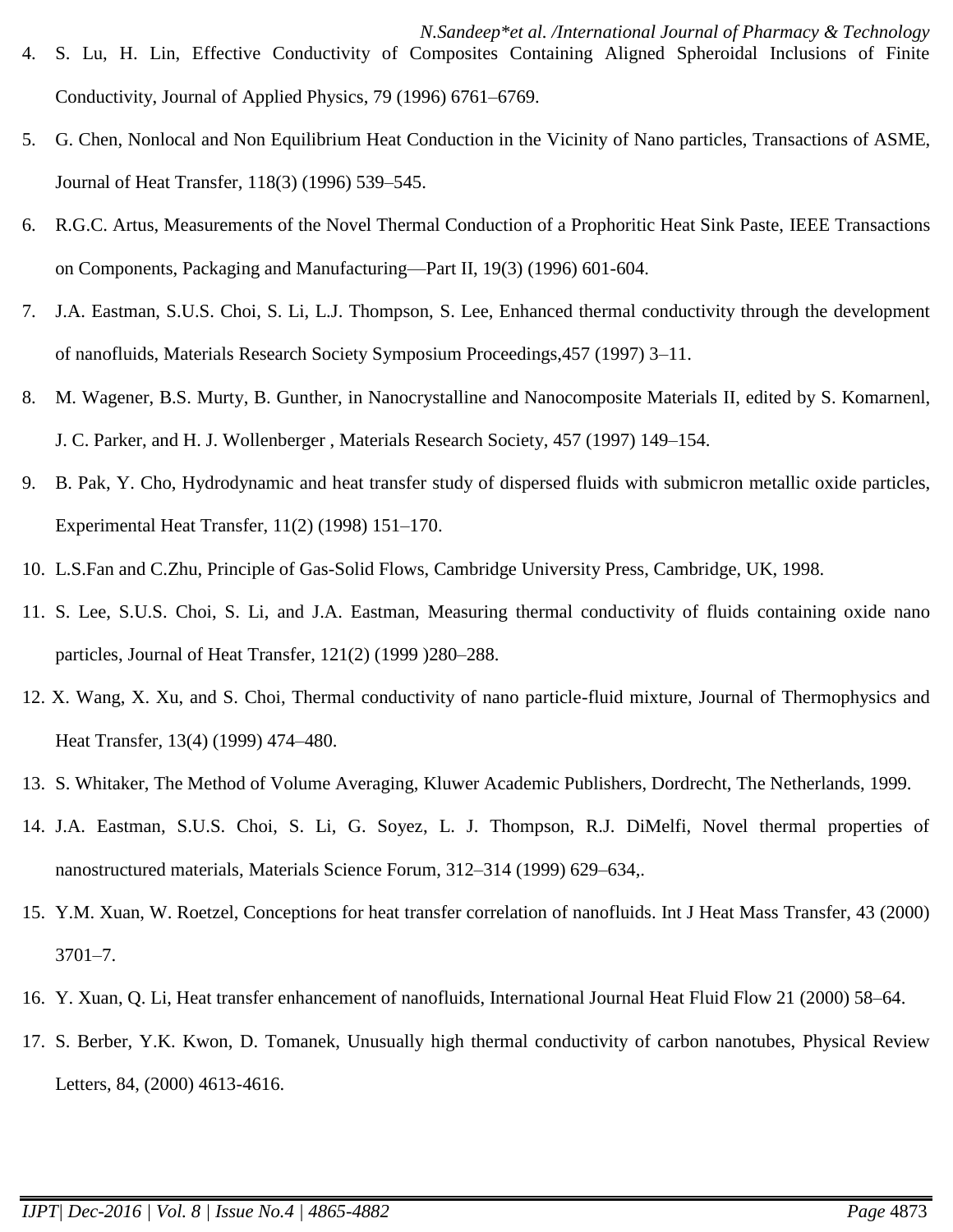- *N.Sandeep\*et al. /International Journal of Pharmacy & Technology* 18. J.A.Eastman, S.U.S Choi, S .Li, W. Yu, L.J. Thompson. Anomalously increased effective thermal conductivities of ethylene glycol-based nanofluids containing copper nanoparticle. Appl. Phys. Lett. 78 (2001) 718–20.
- 19. S.U.S Choi, Z.G. Zhang, W. Yu, F.E. Lockwood, E.A.Grulke,Anomalous thermal conductivity enhancement in nanotube suspensions, Appl Phys Lett,79(14) (2001) 2252–4.
- 20. H. Xie, J. Wang, T. Xi, Y. Liu, F. Ai, Q. Wu, Thermal conductivity enhancement of suspensions containing nanosized alumina particles, Journal of Applied Physics, 91(7) (2002) 4568–4572.
- 21. H. Xie, J. Wang, T. Xi, Y. Liu, Thermal conductivity of suspensions containing nanosized SiC particles, International Journal of Thermophysics,23 (2) (2002) 571–580.
- 22. J.M. Li, Z.L. Li, B.X. Wang, Experimental viscosity measurements for copper oxide nanoparticle suspensions, Tsinghua Sci. Tech. 7 (2) (2002) 198–201.
- 23. P. Keblinski, S.R. Phillpot, S.U.S. Choi, J.A. Eastman, Mechanisms of heat flow in suspensions of nano-sized particles (nanofluids), International Journal of Heat and Mass Transfer, 45 (2002) 855–863.
- 24. S. K. Das, N. Putra, W. Roetzel, Pool boiling characteristics of nano-fluids, International Journal of Heat and Mass Transfer, 46 (2003a) 851–862.
- 25. S. K. Das, N. Putra, W. Roetzel, Pool boiling of nano-fluids on horizontal narrow tubes. International Journal of Multiphase Flow, 29 (2003b) 1237–1247.
- 26. W. J. Tseng, K. C. Lin, Rheology and colloidal structure of aqueous TiO2 nano particle suspensions, Materials Science and Engineering A, 355 (2003) 186–192.
- 27. Y. Xuan, Q. Li, Investigation on convective heat transfer and flow features of nanofluids, Journal of Heat Transfer, 125(1) (2003) 151-155.
- 28. D. Faulkner, D.R. Rector, J.J. Davison, She, Enhanced Heat Transfer through the Use of Nanofluids in Forced Convection, in Proceedings of ASME, Heat Transfer Division, (2004) 219 - 224.
- 29. D. Wen and Y. Ding, Experimental Investigation into Convective Heat Transfer of Nanofluids at the Entrance Region under Laminar Flow Conditions, International Journal Heat Mass Transfer, 47 (2004) 5181–5188.
- 30. Y. Xuan and Q. Li, Flow and Heat Transfer Performances of Nanofluids inside Small Hydraulic Diameter Flat Tube, Journal of Engineering Thermophysics, 25(2) (2004) 305-307.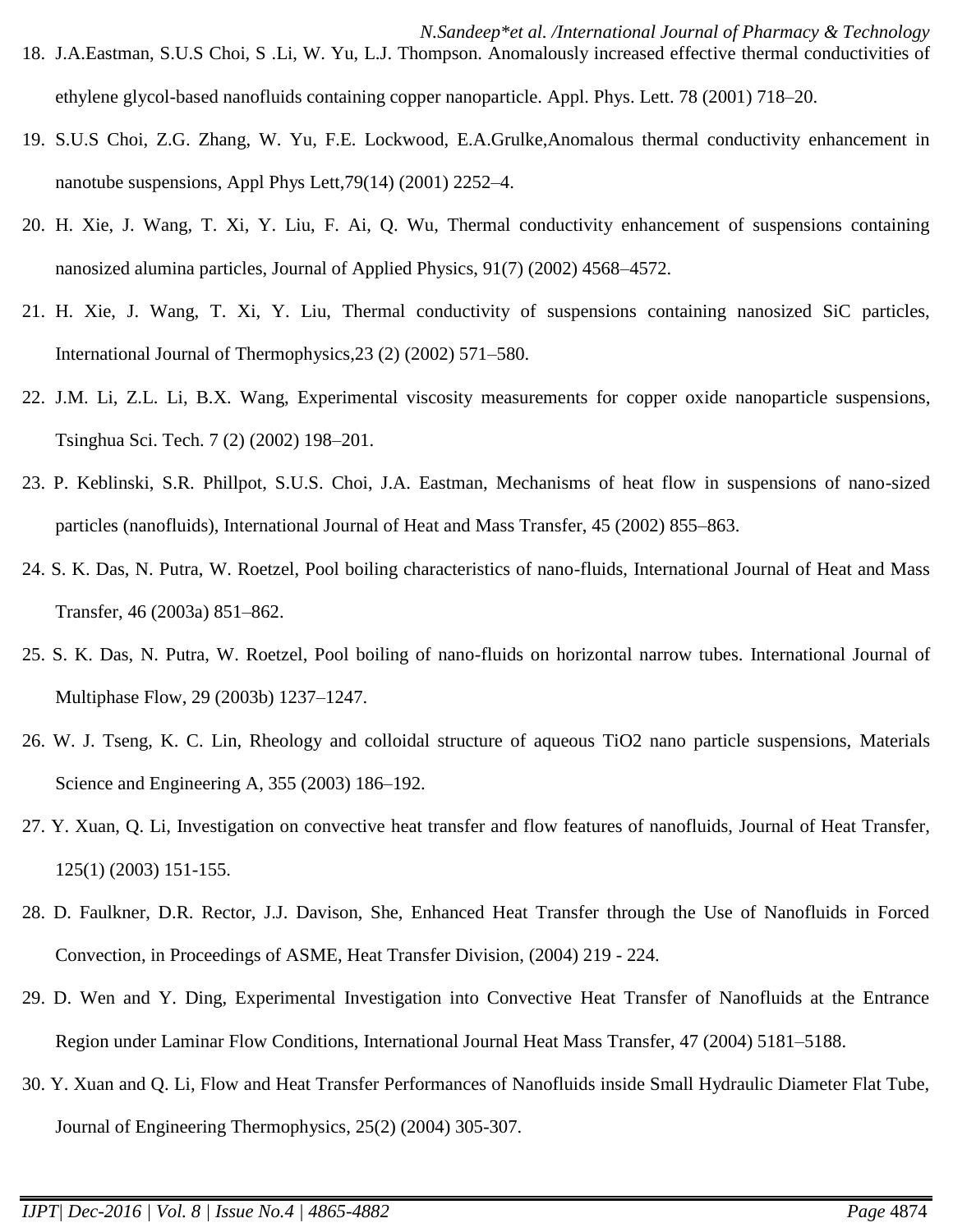- *N.Sandeep\*et al. /International Journal of Pharmacy & Technology* 31. M.S. Liu, M. C.C. Lin, I.T. Huang, C.C. Wang, Enhancement of thermal conductivity with carbon nanotube for nanofluids, International Communications in Heat and Mass Transfer, 32(9) (2005) 1202–1210.
- 32. S.C. Tzeng, C.W. Lin, K. D. Huang, Heat transfer enhancement of nanofluids in rotary blade coupling of four wheeldrive vehicles, Acta Mechanica, 179(1-2) (2005) 11–23.
- 33. C. H. Chon and K. D. Kihm, Thermal conductivity enhancement of nanofluids by Brownian motion, Journal of Heat Transfer, 127(8) (2005) 810.
- 34. C. H. Chon, K. D. Kihm, S. P. Lee, and S. Choi, Empirical correlation finding the role of temperature and particle size for nanofluid (Al2O3) thermal conductivity enhancement, Applied Physics Letters, 87(15) (2005) ID 153107, 3 pages.
- 35. S. M. S. Murshed, K. C. Leong, C. Yang, Enhanced thermal conductivity of  $TiO<sub>2</sub>$ -water based nanofluids, Int. J. Thermal Sciences, 44 (4) (2005) 367-373.
- 36. T. K. Hong, H. S. Yang, C. J. Choi, Study of the enhanced thermal conductivity of Fe nanofluids, Journal of Applied Physics ,97(6) (2005) 1-4.
- 37. J. Y. Jung, H. S. Oh, H.Y. Kwak, Forced convective heat transfer of nanofluids in microchannels, Proceedings of the ASME International Mechanical Engineering Congress and Exposition, Chicago.(2006).
- 38. S.K. Das, N. Putta, P. Thiesen,W. Roetzel, Temperature dependence of thermal conductivity enhancement for nanofluids, ASME J. Heat transfer 125(2003) 567-574.
- 39. S. Lee, S.U.S Choi, Application of metallic nano particle suspensions. ANL, 1997.
- 40. D.Wen, G.Lin, S.Vafaei, K.Zhang, Review of nanofluids for heat transfer applications, Particuology 7 (2009) 141– 150.
- 41. S. Lee, S. Choi, Application of Metallic Nano particle Suspensions in Advanced Cooling Systems, Recent Advances in Solids/Structures and Application of Metallic Materials, L. Shinpyo, eds., PVP-Vol. 342/MDvol. 72, ASME, New York, (1996) 227–234.
- 42. L.A. Pozhar, Structure and Dynamics of Nanofluids, Theory and Simulations to Calculate Viscosity, Physical Review E, 61(2) (2000) 1432–1446.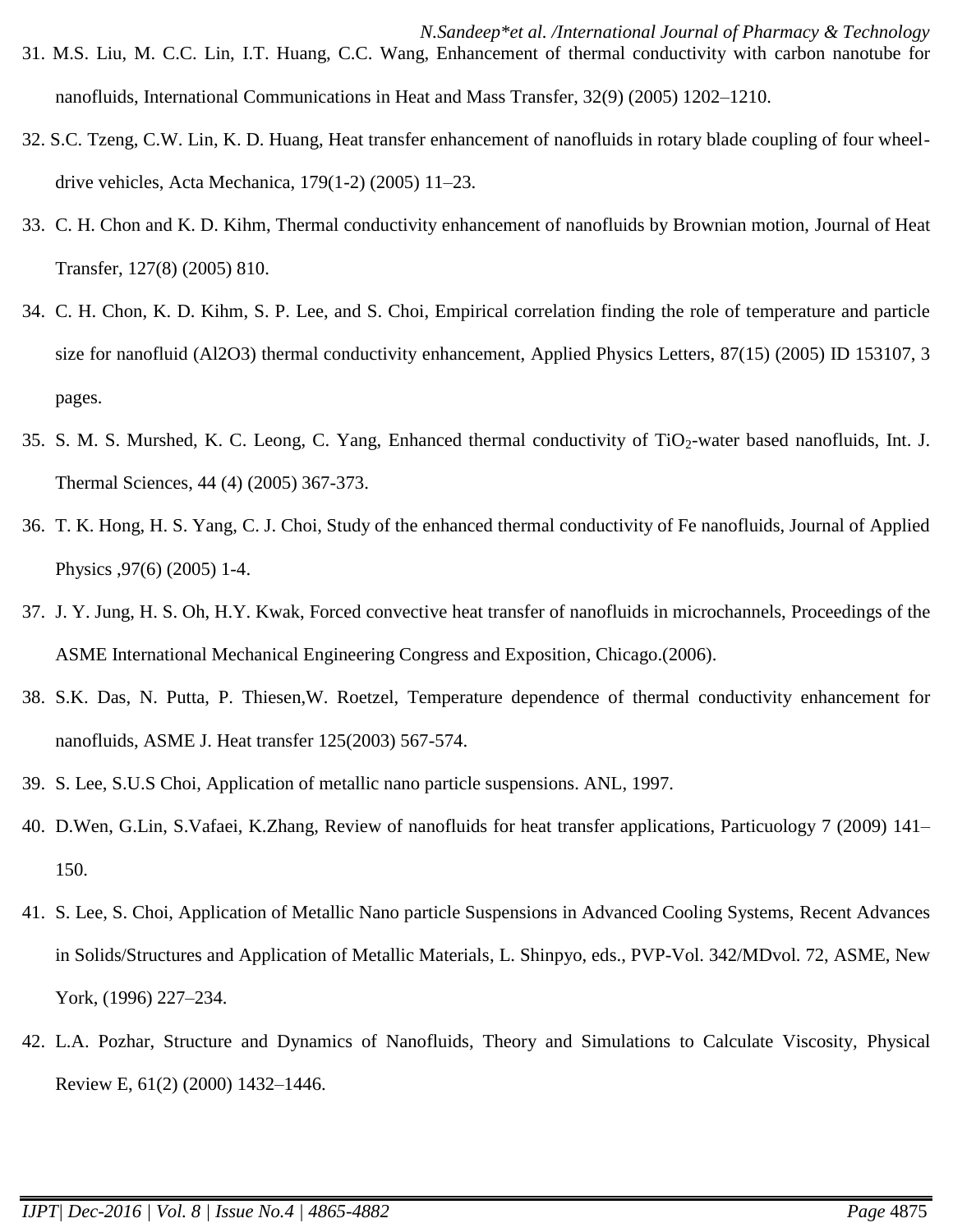- 44. C. J. M. Lasance and R.E. Simons, Advances in high performance cooling for electronics, Electronics cooling, November 2005.
- 45. H. B. Ma, C.Wilson, B. Borgmeyer, et al., Effect of nanofluid on the heat transport capability in an oscillating heat pipe," Applied Physics Letters, vol. 88, no. 14, Article ID 143116, 3pages, 2006.
- 46. H. B. Ma, C. Wilson, Q. Yu, K. Park, U. S. Choi, and M.Tirumala, An experimental investigation of heat transport capability in a nanofluid oscillating heat pipe, Journal of Heat Transfer, vol. 128 (2006) 1213–1216.
- 47. J. C. Maxwell, A treatise on Electricity and magnetism, Secon ed., Clarendon press, Oxford, UK, 1881.
- 48. R. L. Hamilton, O. K. Crosser, Thermal conductivity of heterogeneous two component systems, I& EC Fundam 1(1962) 182-191.
- 49. D. A. G. Bruggeman, Berchnung , B. V. P. K. V. Heterogen Substanzen, I. Dielektrizitskonstanten and leitfahigkeitender Mischkorper aus isotropen Subsanzen, Annalender, Physik, Leipzig, 24 (1935) 636-679.
- 50. E. J. Wasp, J. P. Kenny, R. L. Gandhi, Solid-liquid slury pipeline Transportation, BulkMaterial Handling, Trans Tech Publications, Germany, 1999.
- 51. D. J. Jeffrey, Proceedings of Royal Society A 335, 355 (1973).
- 52. R. H. Davis, International Journal of Thermo Physics 7, 609 (1986).
- 53. S. Lu and H. Lin, J. Appl. Phys. 79, 6761 (1996).
- 54. W. Yu and S. U. S. Choi, J. Nanoparticle Res. 5, 167 (2003).
- 55. H. E. Patel, T. Sundarrajan, T. Pradeep, A. Dasgupta, N. Dasgupta, and S. K. Das, Pramana Journal of Physics 65, 863 (2005).
- 56. J. Koo and C. Kleinstreuer, Journal of Nanoparticle Research 6, 577, (2004).
- 57. E. Abu-nada, Effects of variable viscosity and thermal conductivity of Al 2 O 3 water nanofluid on heat transfer enhancement in natural convection, International Journal of Heat and Fluid Flow. 30 (2009) 679–690.
- 58. A. Fairbanks, Numerical study of turbulent flow and heat transfer characteristics of nanofluids considering variable properties, I. Journal, T. Sciences, (2009).doi:10.1016/j.ijthermalsci.2008.01.001.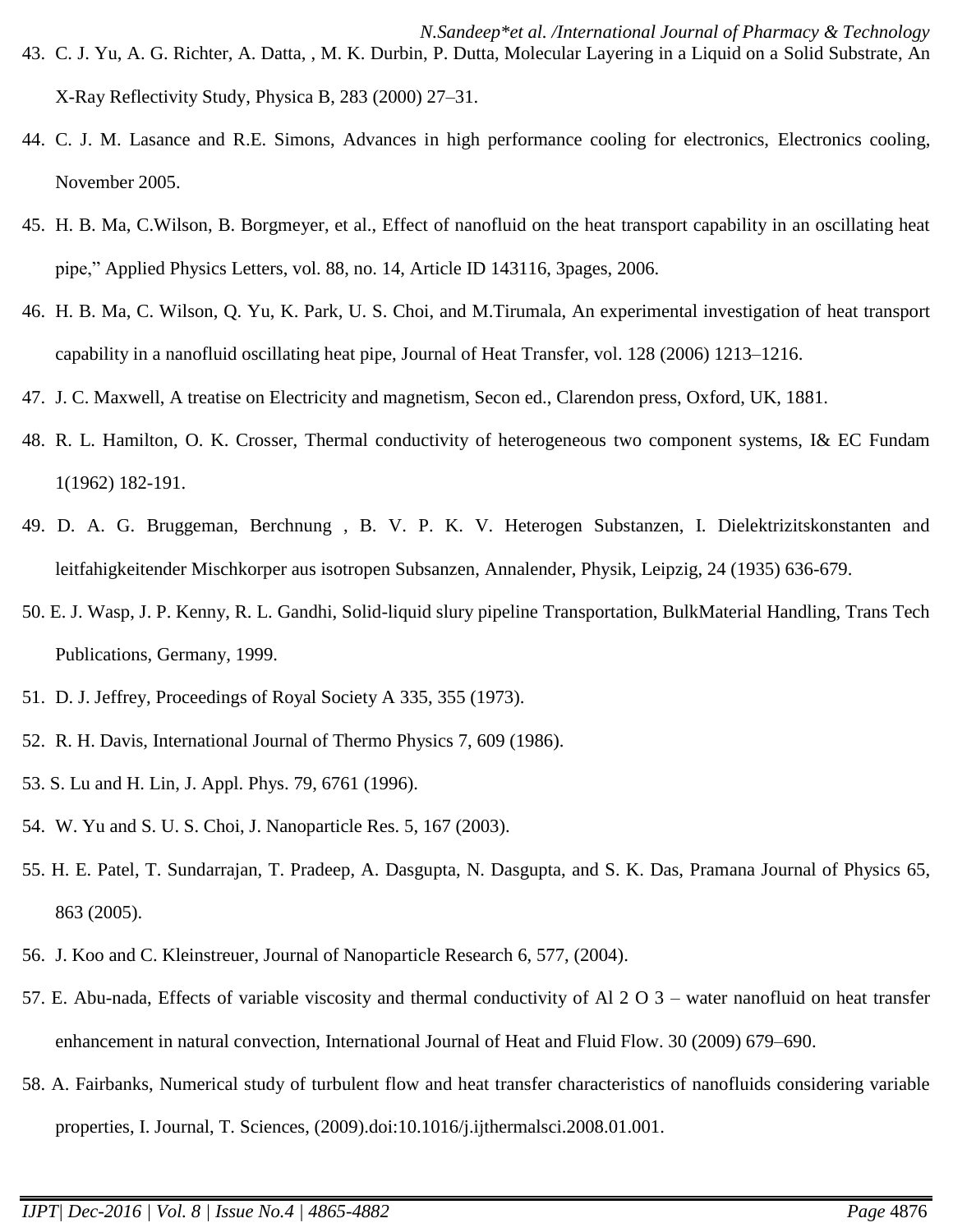- 60. J.J. Kriso, Forced Convective Heat Transfer of Nanofluids in Microchannels, I. Journal, M. Transfer, (2009). doi:10.1016/j.ijheatmasstransfer.2008.03.033.
- 61. D. Kim, L. Chengguo, Convective heat transfer characteristics of nanofluids under laminar and turbulent flow conditions, (2009). doi:10.1016/j.cap.2008.12.047.
- 62. S.K. Das, Entropy generation due to flow and heat transfer in Nanofluids, (2010). doi:10.1016/j.ijheatmasstransfer.2010.06.016.
- 63. T.T. Baby, S. Ramaprabhu, Enhanced convective heat transfer using graphene dispersed nanofluids, (2011) 1–9.
- 64. H. Demir, A.S. Dalkilic, N.A. Kürekci, W. Duangthongsuk, S. Wongwises, Numerical investigation on the single phase forced convection heat transfer characteristics of TiO 2 nano fluids in a double-tube counter flow heat exchanger, International Communications in Heat and Mass Transfer. 38 (2011) 218–228. doi:10.1016/j.icheatmasstransfer.2010.12.009.
- 65. E. Ebrahimnia-bajestan, H. Niazmand, W. Duangthongsuk, S. Wongwises, Numerical investigation of effective parameters in convective heat transfer of nanofluids flowing under a laminar flow regime, International Journal of Heat and Mass Transfer. 54 (2011) 4376–4388. doi:10.1016/j.ijheatmasstransfer.2011.05.006.
- 66. H.A. Mohammed, Convective heat transfer and fluid flow study over a step using nanofluids : A review, (2011). doi:10.1016/j.rser.2011.02.019.
- 67. H.A. Mohammed, Heat transfer and fluid flow characteristics in microchannels heat exchanger using nanofluids : A review, (2011). doi:10.1016/j.rser.2010.11.031.
- 68. S.M.S. Murshed, C.A.N. De Castro, M.J. V Lourenc, M.L.M. Lopes, F.J. V Santos, A review of boiling and convective heat transfer with nanofluids, 15 (2011) 2342–2354. doi:10.1016/j.rser.2011.02.016.
- 69. R. Bhargava, Numerical study of heat transfer enhancement in mixed convection flow along a vertical plate with heat source / sink utilizing nanofluids, (2011). doi:10.1016/j.cnsns.2011.03.014.

doi:10.1016/j.ijheatmasstransfer.2009.02.006.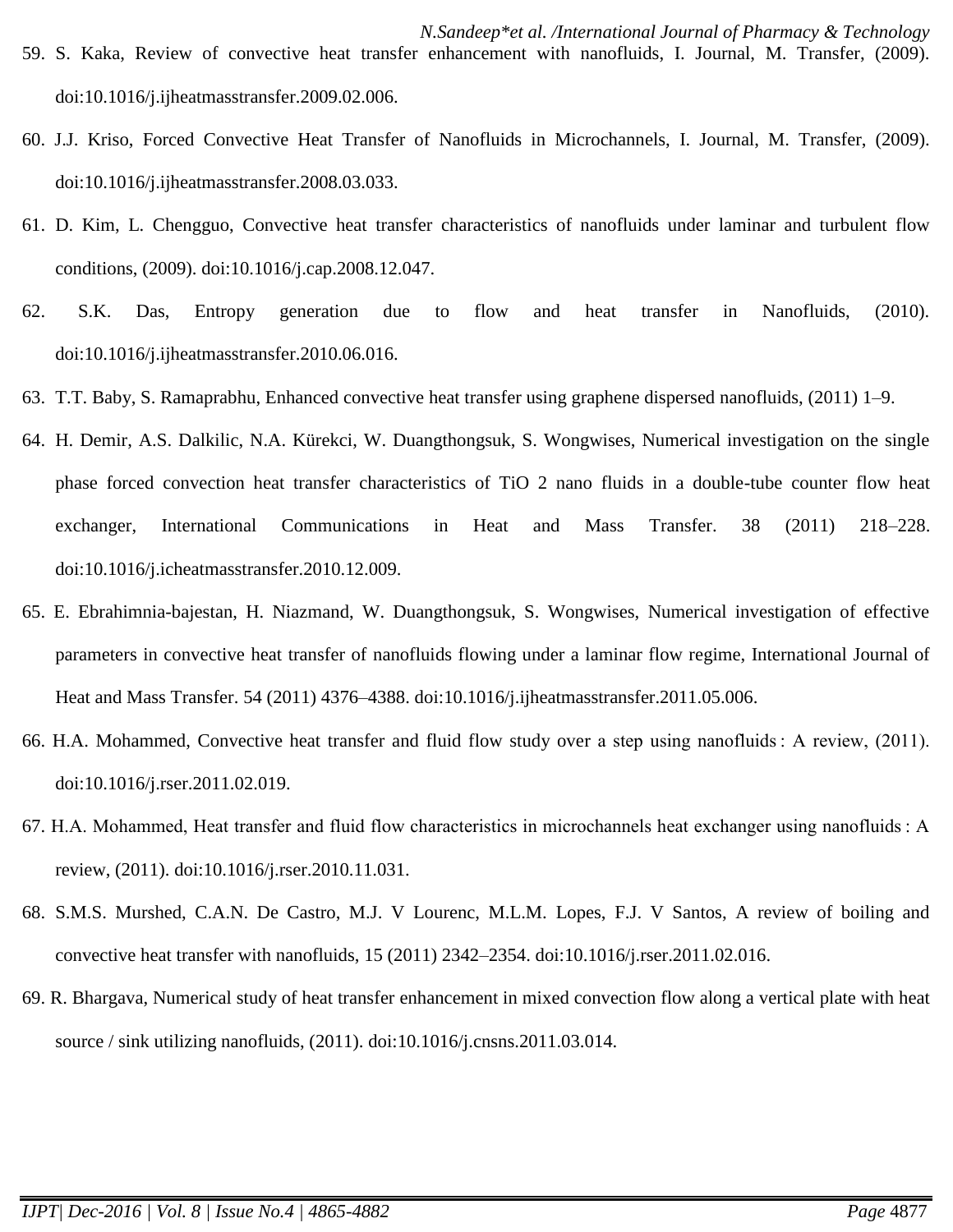- 70. A. Zamzamian, S. Nasseri, A. Doosthoseini, A. Joneidi, Experimental investigation of forced convective heat transfer coefficient in nanofluids of Al 2 O 3 / EG and CuO / EG in a double pipe and plate heat exchangers under turbulent flow, Experimental Thermal and Fluid Science. 35 (2011) 495–502. doi:10.1016/j.expthermflusci.2010.11.013.
- 71. K. Anoop, R. Sadr, J. Yu, S. Kang, S. Jeon, D. Banerjee, Experimental study of forced convective heat transfer of nano fl uids in a microchannel ☆, International Communications in Heat and Mass Transfer. 39 (2012) 1325–1330. doi:10.1016/j.icheatmasstransfer.2012.07.023.
- 72. W.M. El-maghlany, Augmentation of natural convective heat transfer in square cavity by utilizing nanofluids in the presence of magnetic field and uniform heat generation / absorption, (2012). doi:10.1016/j.ijthermalsci.2012.02.029.
- 73. Z. Haddad, E. Abu-nada, H.F. Oztop, A. Mataoui, Natural convection in nanofluids : Are the thermophoresis and Brownian motion effects signi fi cant in nano fluid heat transfer enhancement ?, 57 (2012) 152–162. doi:10.1016/j.ijthermalsci.2012.01.016.
- 74.S.E. Reviews, S. Technology, T. Houa, A review on natural convective heat transfer of nanofluids, (2012). doi:10.1016/j.rser.2012.04.003.
- 75. S. Sarkar, S. Ganguly, G. Biswas, Mixed convective heat transfer of nanofluids past a circular cylinder in cross flow in unsteady regime, International Journal of Heat and Mass Transfer. 55 (2012) 4783–4799. doi:10.1016/j.ijheatmasstransfer.2012.04.046.
- 76. S. Sarkar, S. Ganguly, A. Dalal, Analysis of Entropy Generation During Mixed Convective Heat Transfer of Nanofluids Past a Square Cylinder in Vertically Upward Flow, 134 (2012) 1–8. doi:10.1115/1.4007411.
- 77. S. Abelman, Entropy Generation in Steady MHD Flow Due to a Rotating Porous Disk in a Nanofluid, (2013). doi:10.1016/j.ijheatmasstransfer.2013.03.004.
- 78. S.J. Kim, I.C. Bang, J. Buongiorno, L.W. Hu, S.J. Kim, I.C. Bang, J. Buongiorno, L.W. Hu, Effects of nanoparticle deposition on surface wettability influencing boiling heat transfer in nanofluids Effects of nanoparticle deposition on surface wettability influencing boiling heat transfer in nanofluids, 153107 (2013). doi:10.1063/1.2360892.
- 79. O.D. Makinde, W.A. Khan, Z.H. Khan, Buoyancy effects on MHD stagnation point flow and heat transfer of a nanofluid past a convectively heated stretching / shrinking sheet, International Journal of Heat and Mass Transfer. 62 (2013) 526–533. doi:10.1016/j.ijheatmasstransfer.2013.03.049.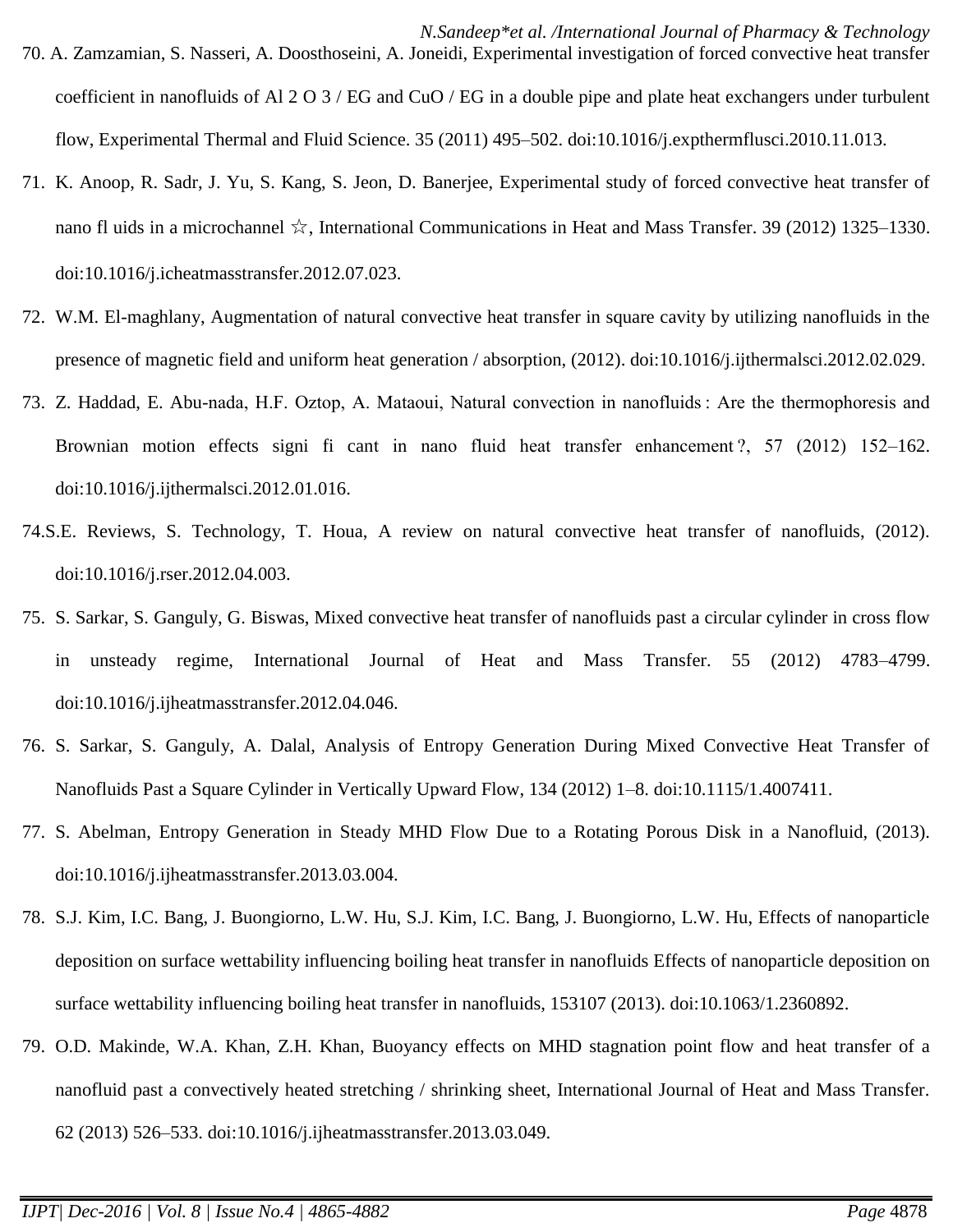*N.Sandeep\*et al. /International Journal of Pharmacy & Technology* 80. M. Sheikholeslami, D.D. Ganji, Numerical investigation of MHD effects on Al 2 O 3 e water nano fl uid fl ow and heat transfer in a semi-annulus enclosure using LBM, Energy. 60 (2013) 501–510.

doi:10.1016/j.energy.2013.07.070.

- 81. M. Turkyilmazoglu, I. Pop, Heat and mass transfer of unsteady natural convection flow of some nanofluids past a vertical infinite flat plate with radiation effect, International Journal of Heat and Mass Transfer. 59 (2013) 167–171. doi:10.1016/j.ijheatmasstransfer.2012.12.009.
- 83. L. Wang, Pressure drop and convective heat transfer of water and nanofluids in a double-pipe helical heat exchanger a double-pipe helical heat exchanger, (2013). doi:10.1016/j.applthermaleng.2013.06.051.
- 84. C. Yang, W. Li, A. Nakayama, Convective heat transfer of nano fluids in a concentric annulus, 71 (2013) 249–257. doi:10.1016/j.ijthermalsci.2013.04.007.
- 85. C. Yang, W. Li, Y. Sano, M. Mochizuki, On the Anomalous Convective Heat Transfer Enhancement in Nanofluids : A Theoretical Answer to the Nanofluids Controversy, 135 (2013) 1–9. doi:10.1115/1.4023539.
- 86. W.H. Azmi, K. V Sharma, P.K. Sarma, R. Mamat, S. Anuar, Comparison of convective heat transfer coef fi cient and friction factor of TiO 2 nano fl uid fl ow in a tube with twisted tape inserts, 81 (2014) 84–93. doi:10.1016/j.ijthermalsci.2014.03.002.
- 87. M.S. Kandelousi, KKL correlation for simulation of nanofluid flow and heat transfer in a permeable channel, Physics Letters A. 378 (2014) 3331–3339. doi:10.1016/j.physleta.2014.09.046.
- 88. M.M. Rashidi, Free convective heat and mass transfer for MHD fluid flow over a permeable vertical stretching sheet in the presence of the radiation and buoyancy effects, Ain Shams Engineering Journal. 5 (2014) 901–912. doi:10.1016/j.asej.2014.02.007.
- 89. M. Sheikholeslami, A study of natural convection heat transfer in a nanofluid filled enclosure with elliptic inner cylinder, 24 (2014) 1906–1927. doi:10.1108/HFF-07-2013-0225.
- 90. M. Sheikholeslami, M.G. Bandpy, R. Ellahi, M. Hassan, S. Soleimani, Journal of Magnetism and Magnetic Materials Effects of MHD on Cu – water nano fl uid fl ow and heat transfer by means of CVFEM, 349 (2014) 188– 200. doi:10.1016/j.jmmm.2013.08.040.
- 91. V. Daikin, A. Fairbanks, A review and analysis on influence of temperature and concentration of nanofluids, (2015).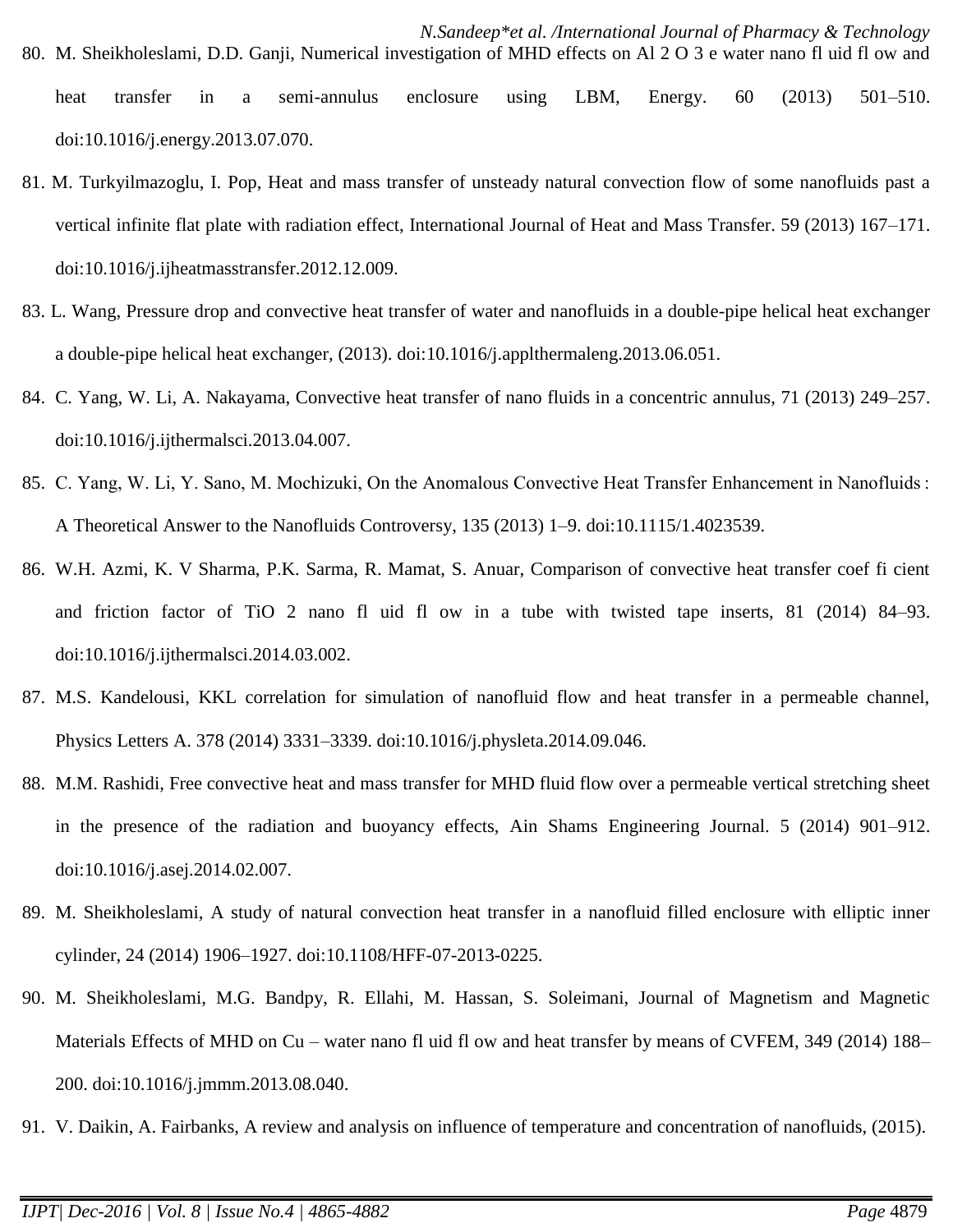- *N.Sandeep\*et al. /International Journal of Pharmacy & Technology* 92. V.R.R. Janke, S. Naramgari, S. Vangala, MHD Flow of a Nanofluid Embedded with Dust Particles Due to Cone with Volume Fraction of Dust and Nano Particles, Procedia Engineering. 127 (2015) 1026–1033. doi:http://dx.doi.org/10.1016/j.proeng.2015.11.452.
- 93. M. Materials, Effect of thermal radiation on magnetohydrodynamics nanofluid flow and heat transfer by means of two phase model, (2015). doi:10.1016/j.jmmm.2014.08.021.
- 94. S. Naramgari, C. Sulochana, Mhd flow of dusty nanofluid over a stretching surface with volume fraction of dust particles, Ain Shams Engineering Journal. (2015). doi:10.1016/j.asej.2015.05.015.
- 95. S. Naramgari, C. Sulochana, Dual solutions for MHD stagnation-point flow of a nanofluid over a stretching surface with induced magnetic field, 9 (2015) 1–8.
- 96. J.V.R. Reddy, V. Sugunamma, N. Sandeep, C.S.K. Raju, M.J. Babu, Induced Magneticfield Effect on Stagnation-Point Flow of Magneto-Nanofluids Towards a Stretching Sheet, 7 (2015) 1–7. doi:10.1166/asem.2015.1791.
- 97. N. Sandeep, C. Sulochana, V. Sugunamma, Stagnation-point flow and heat transfer of a nanofluid towards stretching/shrinking cylinders, 6 (2015) 43–49.
- 98. M. Sheikholeslami, M.M. Rashidi, D.D. Ganji, Numerical investigation of magnetic nano fluid forced convective heat transfer in existence of variable magnetic field using two phase model, Journal of Molecular Liquids. 212 (2015) 117–126. doi:10.1016/j.molliq.2015.07.077.
- 99. V. Sugunamma, C. Sulochana, N. Sandeep, J.V.R. Reddy, MHD nanofluid flow over an exponentially stretching surface with suction/injection, 6 (2015) 50–56.
- 100.C. Sulochana, Radiation and Chemical Reaction Effects on MHD Thermosolutal Nanofluid Flow over a Vertical Plate in Porous Medium, 34 (2015) 28–38.
- 101.I.L. Animasaun, N. Sandeep, Buoyancy induced model for the fl ow of 36 nm alumina-water nano fl uid along upper horizontal surface of a paraboloid of revolution with variable thermal conductivity and viscosity, Powder Technology. 301 (2016) 858–867. doi:10.1016/j.powtec.2016.07.023.
- 102. M.J. Babu, N. Sandeep, 3D MHD slip flow of a nano fluid over a slendering stretching sheet with thermophoresis and Brownian motion effects, Journal of Molecular Liquids. 222 (2016) 1003–1009. doi:10.1016/j.molliq.2016.08.005.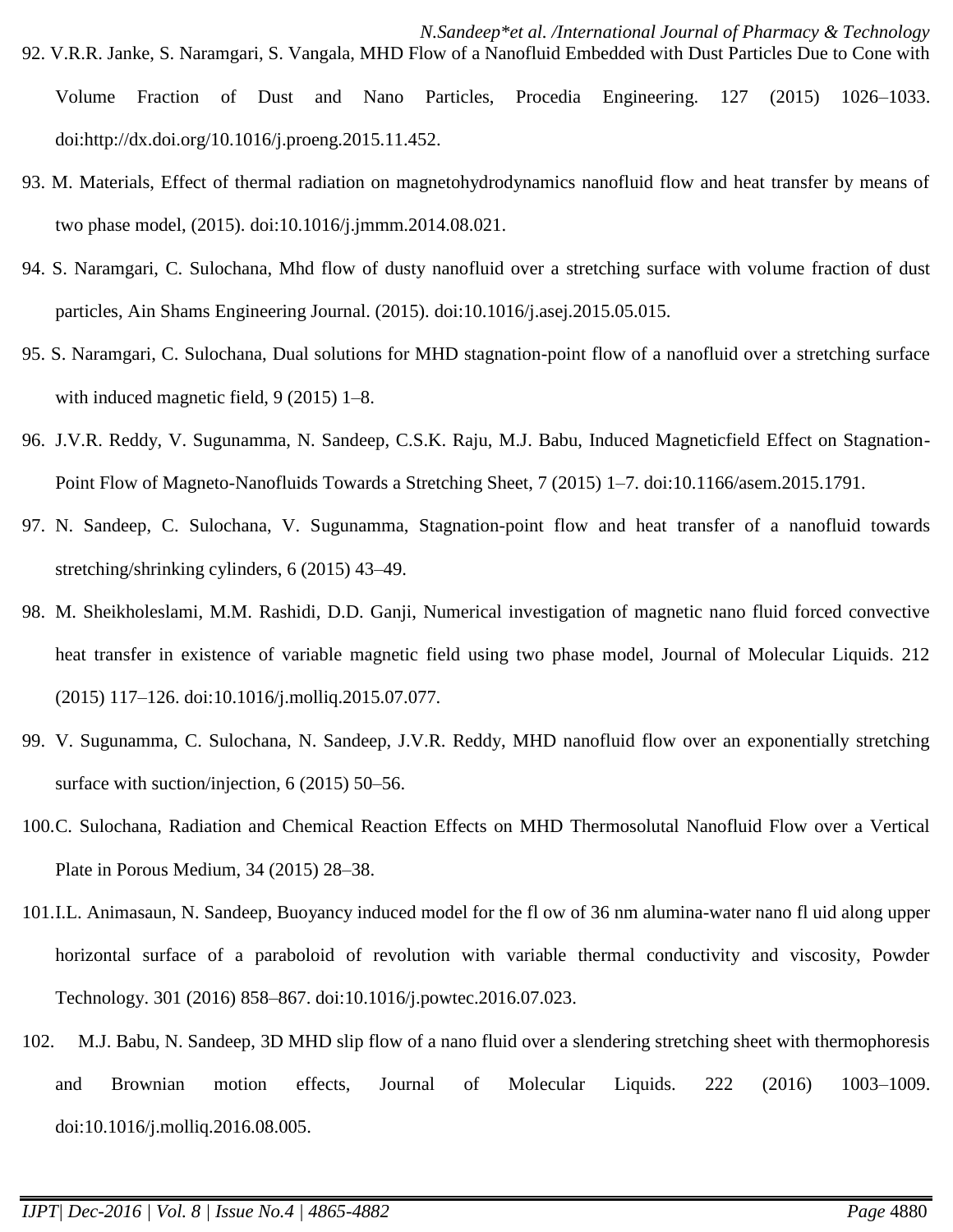- 104.M.J. Babu, N. Sandeep, Effect of variable heat source / sink on chemically reacting 3D slip flow caused by a slendering stretching sheet, 25 (2016) 58–69. doi:10.4028/www.scientific.net/JERA.25.58.
- 105.M.J. Babu, N. Sandeep, MHD non-Newtonian fluid flow over a slendering stretching sheet in the presence of crossdiffusion effects, Alexandria Engineering Journal. (2016). doi:10.1016/j.aej.2016.06.009.
- 106. S.K. Das, S.U.S. Choi, H.E. Patel, Heat Transfer in Nanofluids A Review Heat Transfer in Nanofluids —, 7632 (2016). doi:10.1080/01457630600904593.
- 107. I. Journal, F. Flow, S. Technology, Application of nanofluids for heat transfer enhancement of separated flow encountered in a backward facing step separated flows encountered in a backward facing step, (2016). doi:10.1016/j.ijheatfluidflow.2007.07.001.
- 108. I. Journal, M. Flow, Boiling heat transfer characteristics of nanofluids in a flat heat pipe evaporator with microgrooved heating surface, (2016). doi:10.1016/j.ijmultiphaseflow.2007.06.009.
- 109.S. Naramgari, C. Sulochana, MHD flow of dusty nanofluid over a stretching surface with volume fraction of dust particles, Ain Shams Engineering Journal. 7 (2016) 709–716. doi:10.1016/j.asej.2015.05.015.
- 110.A. Published, C. Link, D. Terms, Convective Heat Transfer Enhancement in Nanofluids : Real Anomaly or Analysis Artifact ? Citation Accessed Citable Link Detailed Terms, (2016).
- 111.K. Pushpalatha, V. Sugunamma, J.V.R. Reddy, N. Sandeep, Heat and Mass Transfer in Unsteady MHD Casson Fluid Flow with Convective Boundary Conditions, 91 (2016) 19–38.
- 112.C.S.K. Raju, N. Sandeep, Heat and mass transfer in MHD non-Newtonian bio-convection flow over a rotating cone/plate with cross diffusion, Journal of Molecular Liquids. 215 (2016) 115–126. doi:10.1016/j.molliq.2015.12.058.
- 113. C.S.K. Raju, N. Sandeep, A. Malvandi, Sc, Journal of Molecular Liquids. 221 (2016) 108–115. doi:10.1016/j.molliq.2016.05.078.